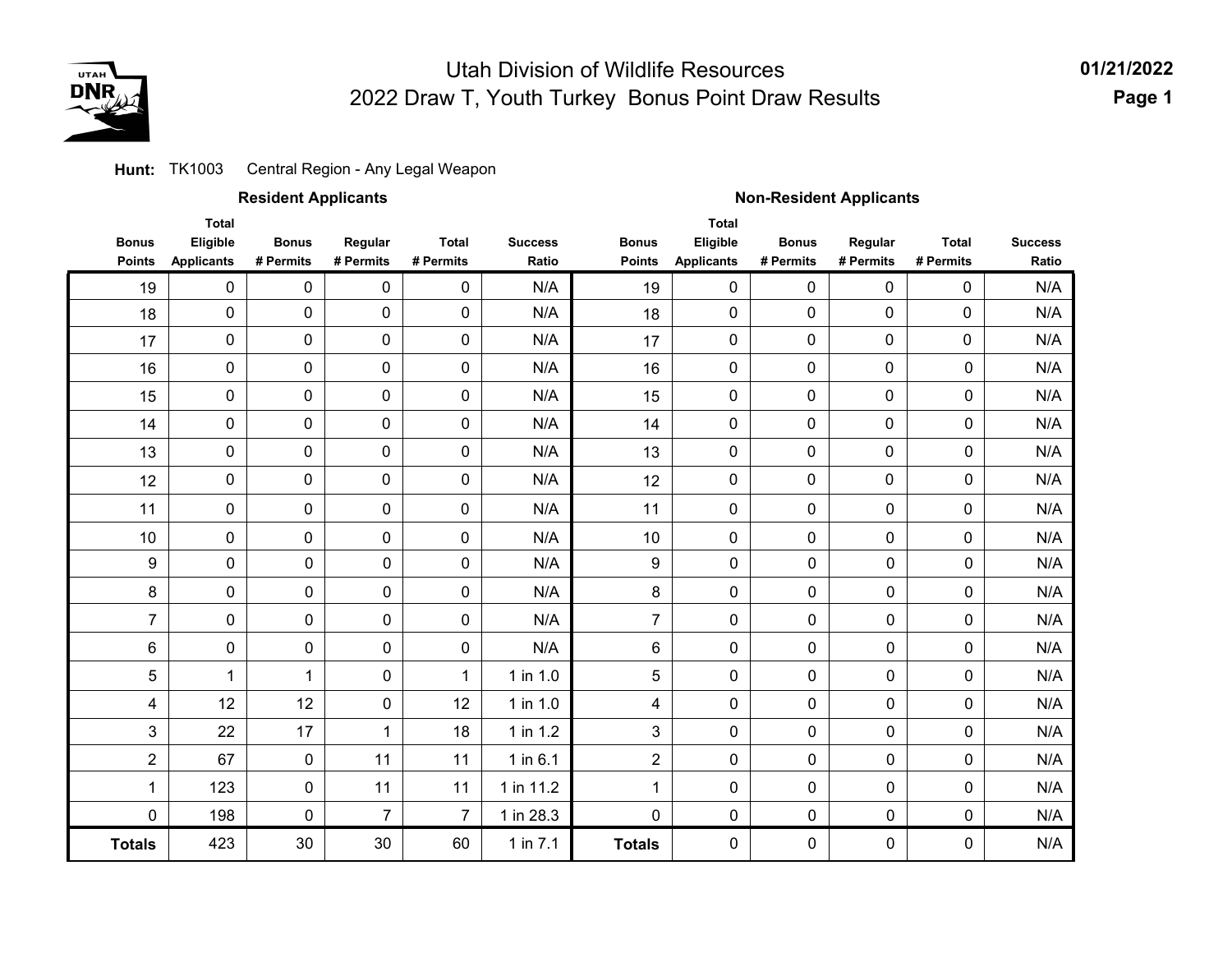

**01/21/2022 Page 2**

#### Northeastern Region - Any Legal Weapon **Hunt:** TK1004

|                               |                                               | <b>Resident Applicants</b> |                      |                           |                         | <b>Non-Resident Applicants</b> |                                        |                           |                      |                           |                         |  |
|-------------------------------|-----------------------------------------------|----------------------------|----------------------|---------------------------|-------------------------|--------------------------------|----------------------------------------|---------------------------|----------------------|---------------------------|-------------------------|--|
| <b>Bonus</b><br><b>Points</b> | <b>Total</b><br>Eligible<br><b>Applicants</b> | <b>Bonus</b><br># Permits  | Regular<br># Permits | <b>Total</b><br># Permits | <b>Success</b><br>Ratio | <b>Bonus</b><br><b>Points</b>  | Total<br>Eligible<br><b>Applicants</b> | <b>Bonus</b><br># Permits | Regular<br># Permits | <b>Total</b><br># Permits | <b>Success</b><br>Ratio |  |
| 19                            | $\mathbf 0$                                   | 0                          | $\mathbf 0$          | $\pmb{0}$                 | N/A                     | 19                             | $\mathbf 0$                            | $\mathbf 0$               | 0                    | $\mathbf 0$               | N/A                     |  |
| 18                            | $\pmb{0}$                                     | 0                          | 0                    | 0                         | N/A                     | 18                             | 0                                      | 0                         | $\pmb{0}$            | $\mathbf 0$               | N/A                     |  |
| 17                            | $\pmb{0}$                                     | $\mathbf 0$                | $\mathbf 0$          | $\pmb{0}$                 | N/A                     | 17                             | $\mathbf 0$                            | $\mathbf 0$               | $\mathbf 0$          | $\mathbf 0$               | N/A                     |  |
| 16                            | 0                                             | 0                          | 0                    | 0                         | N/A                     | 16                             | $\mathbf 0$                            | $\mathbf 0$               | 0                    | $\mathbf 0$               | N/A                     |  |
| 15                            | $\pmb{0}$                                     | 0                          | 0                    | 0                         | N/A                     | 15                             | 0                                      | 0                         | $\pmb{0}$            | $\pmb{0}$                 | N/A                     |  |
| 14                            | $\pmb{0}$                                     | 0                          | 0                    | $\pmb{0}$                 | N/A                     | 14                             | 0                                      | $\mathbf 0$               | $\mathbf 0$          | $\pmb{0}$                 | N/A                     |  |
| 13                            | $\pmb{0}$                                     | 0                          | 0                    | 0                         | N/A                     | 13                             | $\mathbf 0$                            | $\mathbf 0$               | $\mathbf 0$          | $\mathbf 0$               | N/A                     |  |
| 12                            | $\mathbf 0$                                   | 0                          | 0                    | 0                         | N/A                     | 12                             | $\mathbf 0$                            | 0                         | $\mathbf 0$          | $\mathbf 0$               | N/A                     |  |
| 11                            | $\pmb{0}$                                     | 0                          | 0                    | 0                         | N/A                     | 11                             | $\mathsf{O}\xspace$                    | 0                         | $\pmb{0}$            | 0                         | N/A                     |  |
| 10                            | $\pmb{0}$                                     | 0                          | 0                    | 0                         | N/A                     | 10                             | 0                                      | 0                         | $\pmb{0}$            | 0                         | N/A                     |  |
| 9                             | $\pmb{0}$                                     | $\pmb{0}$                  | $\pmb{0}$            | $\mathbf 0$               | N/A                     | 9                              | $\mathbf 0$                            | 0                         | 0                    | $\pmb{0}$                 | N/A                     |  |
| 8                             | $\mathbf 0$                                   | $\pmb{0}$                  | 0                    | 0                         | N/A                     | 8                              | 0                                      | 0                         | 0                    | $\mathbf 0$               | N/A                     |  |
| $\overline{7}$                | $\pmb{0}$                                     | $\pmb{0}$                  | 0                    | 0                         | N/A                     | $\overline{7}$                 | 0                                      | $\mathsf{O}\xspace$       | 0                    | $\pmb{0}$                 | N/A                     |  |
| 6                             | $\pmb{0}$                                     | $\pmb{0}$                  | 0                    | $\pmb{0}$                 | N/A                     | 6                              | $\mathbf 0$                            | 0                         | 0                    | $\pmb{0}$                 | N/A                     |  |
| 5                             | $\mathbf 0$                                   | $\pmb{0}$                  | 0                    | 0                         | N/A                     | 5                              | 0                                      | 0                         | $\mathbf 0$          | $\mathbf 0$               | N/A                     |  |
| 4                             | $\mathbf 0$                                   | $\pmb{0}$                  | 0                    | 0                         | N/A                     | 4                              | 0                                      | $\mathbf 0$               | 0                    | $\mathbf 0$               | N/A                     |  |
| 3                             | 4                                             | 4                          | 0                    | $\overline{\mathbf{4}}$   | 1 in 1.0                | 3                              | $\mathbf 0$                            | 0                         | 0                    | $\pmb{0}$                 | N/A                     |  |
| $\overline{2}$                | 14                                            | 14                         | $\pmb{0}$            | 14                        | 1 in 1.0                | $\overline{2}$                 | 0                                      | 0                         | 0                    | $\pmb{0}$                 | N/A                     |  |
| 1                             | 40                                            | $\mathbf 1$                | 10                   | 11                        | 1 in 3.6                | $\mathbf{1}$                   | 0                                      | $\mathbf 0$               | 0                    | $\mathbf 0$               | N/A                     |  |
| 0                             | 77                                            | $\mathbf 0$                | 8                    | 8                         | 1 in 9.6                | 0                              | 0                                      | 0                         | 0                    | $\mathbf 0$               | N/A                     |  |
| <b>Totals</b>                 | 135                                           | 19                         | 18                   | 37                        | 1 in 3.6                | <b>Totals</b>                  | 0                                      | $\mathbf 0$               | 0                    | $\mathbf 0$               | N/A                     |  |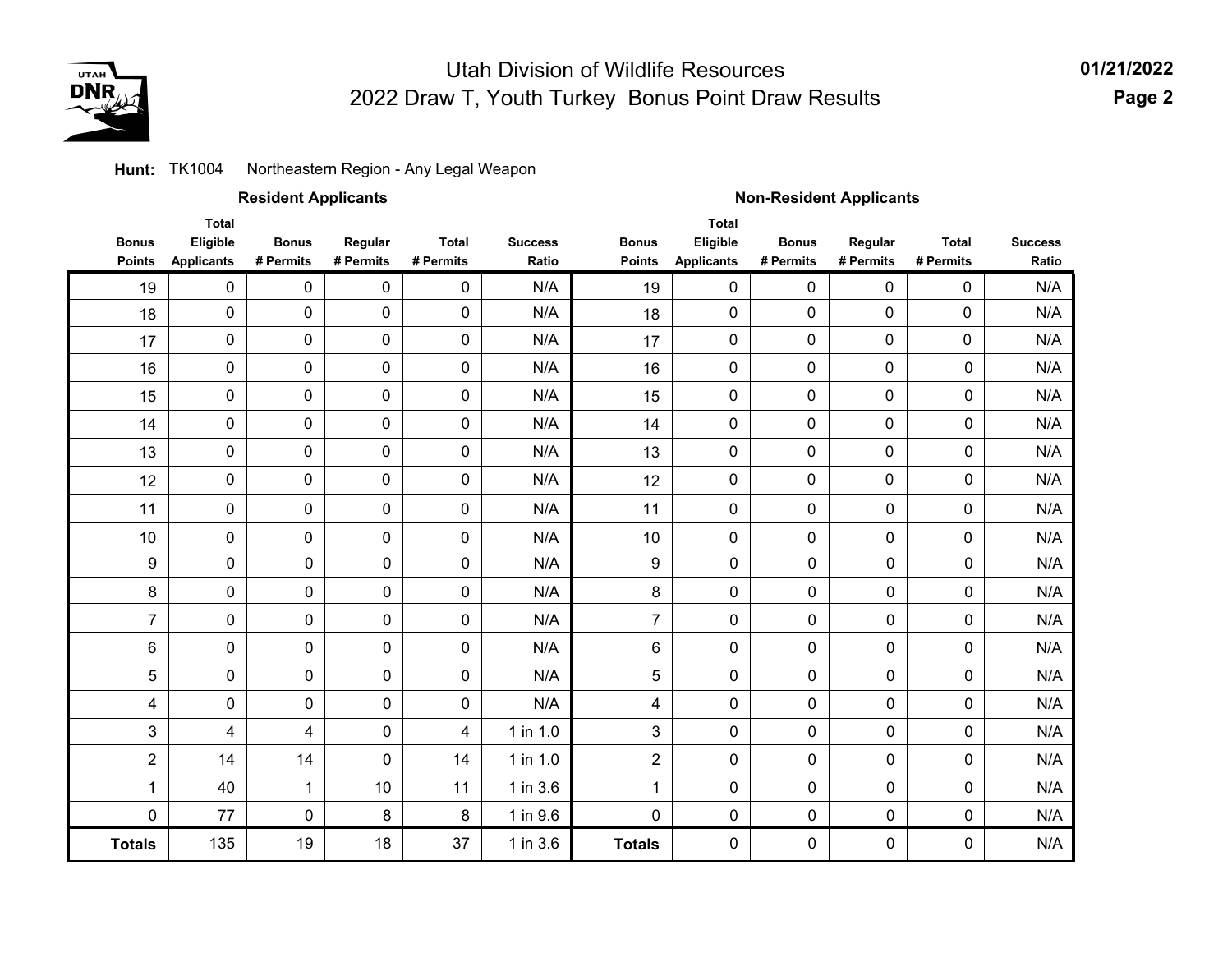

**01/21/2022 Page 3**

### **Hunt:** TK1005 Northern Region - Any Legal Weapon

### **Resident Applicants Non-Resident Applicants**

|                | <b>Total</b>      |                |             |                |                |                         | <b>Total</b>      |              |             |              |                |
|----------------|-------------------|----------------|-------------|----------------|----------------|-------------------------|-------------------|--------------|-------------|--------------|----------------|
| <b>Bonus</b>   | Eligible          | <b>Bonus</b>   | Regular     | <b>Total</b>   | <b>Success</b> | <b>Bonus</b>            | Eligible          | <b>Bonus</b> | Regular     | <b>Total</b> | <b>Success</b> |
| <b>Points</b>  | <b>Applicants</b> | # Permits      | # Permits   | # Permits      | Ratio          | <b>Points</b>           | <b>Applicants</b> | # Permits    | # Permits   | # Permits    | Ratio          |
| 19             | $\pmb{0}$         | $\mathbf 0$    | $\mathbf 0$ | $\mathbf 0$    | N/A            | 19                      | 0                 | 0            | 0           | 0            | N/A            |
| 18             | $\pmb{0}$         | 0              | $\pmb{0}$   | 0              | N/A            | 18                      | 0                 | 0            | 0           | $\pmb{0}$    | N/A            |
| 17             | $\mathbf 0$       | 0              | 0           | $\mathbf 0$    | N/A            | 17                      | 0                 | 0            | 0           | 0            | N/A            |
| 16             | $\pmb{0}$         | 0              | 0           | $\mathbf 0$    | N/A            | 16                      | $\mathbf 0$       | 0            | 0           | $\mathbf 0$  | N/A            |
| 15             | $\pmb{0}$         | $\mathbf 0$    | 0           | $\mathbf 0$    | N/A            | 15                      | 0                 | 0            | 0           | $\mathbf 0$  | N/A            |
| 14             | $\mathbf 0$       | $\mathbf 0$    | $\mathbf 0$ | $\mathbf 0$    | N/A            | 14                      | 0                 | 0            | 0           | $\mathbf 0$  | N/A            |
| 13             | $\pmb{0}$         | 0              | 0           | 0              | N/A            | 13                      | 0                 | 0            | 0           | $\mathbf 0$  | N/A            |
| 12             | $\pmb{0}$         | 0              | 0           | $\mathbf 0$    | N/A            | 12                      | 0                 | 0            | 0           | $\mathbf 0$  | N/A            |
| 11             | $\pmb{0}$         | 0              | $\mathbf 0$ | $\mathbf 0$    | N/A            | 11                      | 0                 | 0            | $\mathbf 0$ | 0            | N/A            |
| 10             | $\mathbf 0$       | 0              | $\mathbf 0$ | $\mathbf 0$    | N/A            | 10                      | 0                 | 0            | $\mathbf 0$ | 0            | N/A            |
| 9              | 0                 | $\mathbf 0$    | $\mathbf 0$ | $\mathbf 0$    | N/A            | $\boldsymbol{9}$        | 0                 | $\mathbf 0$  | $\mathbf 0$ | $\mathbf 0$  | N/A            |
| 8              | 0                 | $\mathbf 0$    | 0           | 0              | N/A            | 8                       | 0                 | $\mathbf 0$  | $\mathbf 0$ | $\mathbf 0$  | N/A            |
| $\overline{7}$ | $\pmb{0}$         | 0              | $\mathbf 0$ | 0              | N/A            | $\overline{7}$          | $\pmb{0}$         | $\pmb{0}$    | $\pmb{0}$   | $\pmb{0}$    | N/A            |
| 6              | $\pmb{0}$         | 0              | $\mathbf 0$ | $\mathbf 0$    | N/A            | 6                       | 0                 | $\pmb{0}$    | $\mathbf 0$ | $\mathbf 0$  | N/A            |
| 5              | $\mathbf 0$       | $\mathbf 0$    | $\mathbf 0$ | $\mathbf 0$    | N/A            | 5                       | 0                 | $\mathbf 0$  | $\mathbf 0$ | $\mathbf 0$  | N/A            |
| 4              | $\boldsymbol{2}$  | $\overline{2}$ | $\mathbf 0$ | $\overline{c}$ | 1 in 1.0       | $\overline{\mathbf{4}}$ | $\pmb{0}$         | $\mathbf 0$  | $\mathbf 0$ | $\mathbf 0$  | N/A            |
| 3              | $\mathbf 1$       | $\mathbf{1}$   | $\mathbf 0$ | $\mathbf{1}$   | 1 in 1.0       | 3                       | 0                 | $\mathbf 0$  | $\mathbf 0$ | $\mathbf 0$  | N/A            |
| $\overline{2}$ | 18                | 18             | $\mathbf 0$ | 18             | 1 in $1.0$     | $\overline{2}$          | 0                 | 0            | $\mathbf 0$ | $\mathbf 0$  | N/A            |
| $\mathbf 1$    | 49                | 9              | 11          | 20             | 1 in 2.5       | $\mathbf{1}$            | 0                 | $\pmb{0}$    | 0           | $\pmb{0}$    | N/A            |
| 0              | 145               | $\mathbf 0$    | 18          | 18             | $1$ in $8.1$   | 0                       | $\overline{2}$    | 0            | 1           | $\mathbf 1$  | 1 in 2.0       |
| <b>Totals</b>  | 215               | 30             | 29          | 59             | 1 in 3.6       | <b>Totals</b>           | $\overline{2}$    | 0            | 1           | $\mathbf{1}$ | 1 in 2.0       |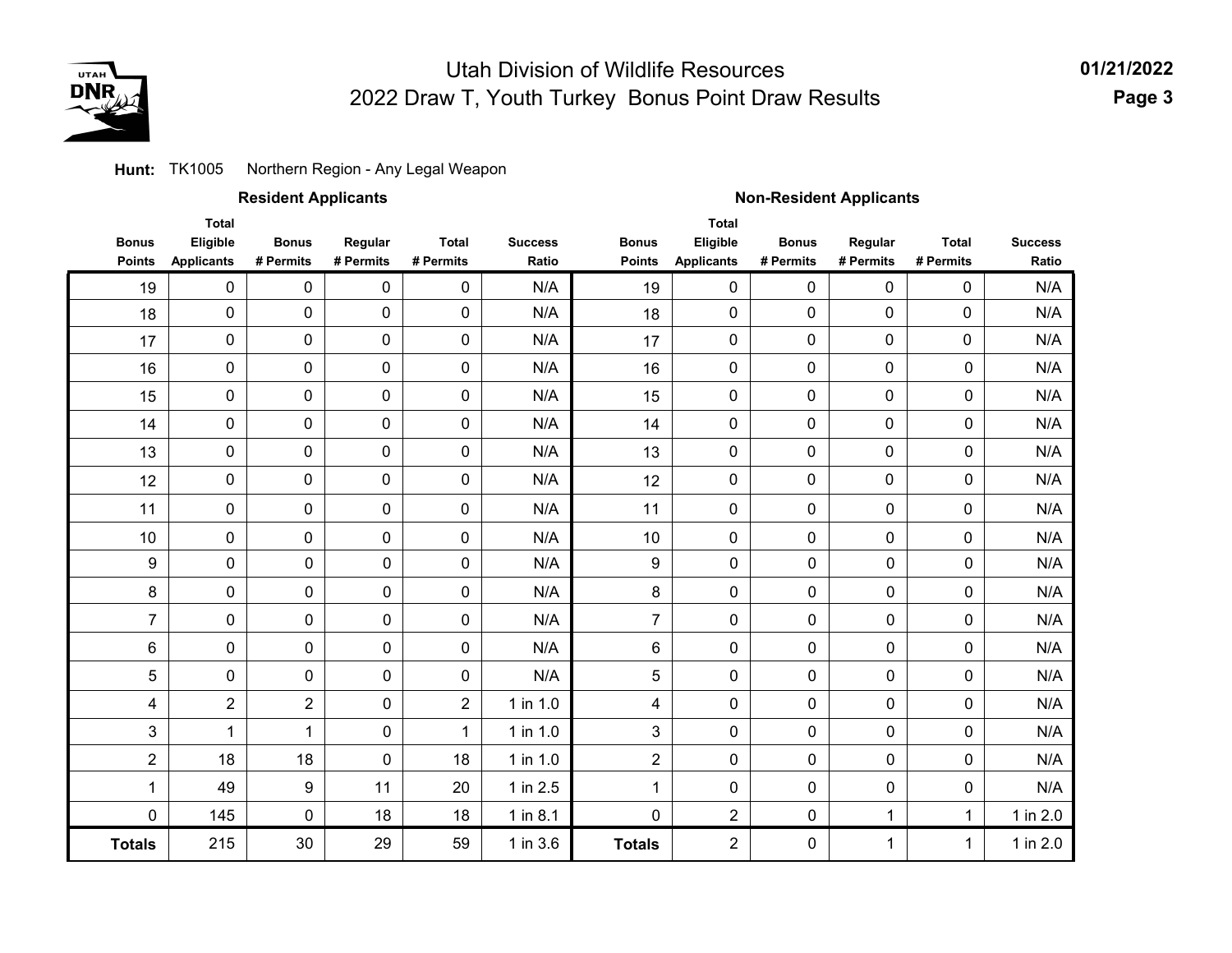

#### Southeastern Region - Any Legal Weapon **Hunt:** TK1006

|                               |                                               | <b>Resident Applicants</b> |                      |                           |                         | <b>Non-Resident Applicants</b> |                                               |                           |                      |                           |                         |  |
|-------------------------------|-----------------------------------------------|----------------------------|----------------------|---------------------------|-------------------------|--------------------------------|-----------------------------------------------|---------------------------|----------------------|---------------------------|-------------------------|--|
| <b>Bonus</b><br><b>Points</b> | <b>Total</b><br>Eligible<br><b>Applicants</b> | <b>Bonus</b><br># Permits  | Regular<br># Permits | <b>Total</b><br># Permits | <b>Success</b><br>Ratio | <b>Bonus</b><br><b>Points</b>  | <b>Total</b><br>Eligible<br><b>Applicants</b> | <b>Bonus</b><br># Permits | Regular<br># Permits | <b>Total</b><br># Permits | <b>Success</b><br>Ratio |  |
| 19                            | $\pmb{0}$                                     | $\pmb{0}$                  | $\pmb{0}$            | $\pmb{0}$                 | N/A                     | 19                             | $\pmb{0}$                                     | 0                         | $\pmb{0}$            | 0                         | N/A                     |  |
| 18                            | 0                                             | $\pmb{0}$                  | $\pmb{0}$            | $\pmb{0}$                 | N/A                     | 18                             | $\mathbf 0$                                   | 0                         | 0                    | 0                         | N/A                     |  |
| 17                            | 0                                             | $\pmb{0}$                  | $\pmb{0}$            | $\pmb{0}$                 | N/A                     | 17                             | 0                                             | $\pmb{0}$                 | 0                    | 0                         | N/A                     |  |
| 16                            | 0                                             | $\pmb{0}$                  | $\pmb{0}$            | $\pmb{0}$                 | N/A                     | 16                             | 0                                             | 0                         | 0                    | $\pmb{0}$                 | N/A                     |  |
| 15                            | 0                                             | $\pmb{0}$                  | $\pmb{0}$            | $\pmb{0}$                 | N/A                     | 15                             | 0                                             | 0                         | 0                    | $\pmb{0}$                 | N/A                     |  |
| 14                            | $\pmb{0}$                                     | $\pmb{0}$                  | $\mathbf 0$          | $\pmb{0}$                 | N/A                     | 14                             | 0                                             | 0                         | 0                    | $\pmb{0}$                 | N/A                     |  |
| 13                            | 0                                             | $\pmb{0}$                  | $\pmb{0}$            | $\pmb{0}$                 | N/A                     | 13                             | 0                                             | 0                         | 0                    | $\pmb{0}$                 | N/A                     |  |
| 12                            | 0                                             | $\mathbf 0$                | $\mathbf 0$          | $\pmb{0}$                 | N/A                     | 12                             | 0                                             | 0                         | 0                    | $\mathbf 0$               | N/A                     |  |
| 11                            | 0                                             | $\pmb{0}$                  | $\pmb{0}$            | $\pmb{0}$                 | N/A                     | 11                             | 0                                             | 0                         | 0                    | 0                         | N/A                     |  |
| 10                            | 0                                             | 0                          | $\pmb{0}$            | $\pmb{0}$                 | N/A                     | 10                             | 0                                             | 0                         | 0                    | 0                         | N/A                     |  |
| 9                             | $\pmb{0}$                                     | 0                          | $\pmb{0}$            | $\pmb{0}$                 | N/A                     | $\boldsymbol{9}$               | $\mathbf 0$                                   | 0                         | $\pmb{0}$            | $\pmb{0}$                 | N/A                     |  |
| 8                             | 0                                             | 0                          | 0                    | $\pmb{0}$                 | N/A                     | 8                              | $\mathbf 0$                                   | 0                         | 0                    | $\pmb{0}$                 | N/A                     |  |
| $\overline{7}$                | $\pmb{0}$                                     | 0                          | 0                    | $\pmb{0}$                 | N/A                     | $\overline{7}$                 | $\mathbf 0$                                   | 0                         | $\mathbf 0$          | $\mathbf 0$               | N/A                     |  |
| 6                             | 0                                             | 0                          | $\pmb{0}$            | $\pmb{0}$                 | N/A                     | 6                              | $\pmb{0}$                                     | $\pmb{0}$                 | 0                    | $\pmb{0}$                 | N/A                     |  |
| 5                             | 0                                             | 0                          | $\mathbf 0$          | $\pmb{0}$                 | N/A                     | 5                              | $\mathbf 0$                                   | 0                         | 0                    | $\pmb{0}$                 | N/A                     |  |
| 4                             | $\mathbf{1}$                                  | $\mathbf{1}$               | 0                    | $\mathbf{1}$              | 1 in 1.0                | 4                              | $\pmb{0}$                                     | 0                         | 0                    | $\pmb{0}$                 | N/A                     |  |
| 3                             | 3                                             | 3                          | 0                    | 3                         | 1 in 1.0                | 3                              | $\pmb{0}$                                     | 0                         | 0                    | $\pmb{0}$                 | N/A                     |  |
| $\overline{2}$                | 15                                            | 10                         | $\overline{2}$       | 12                        | 1 in 1.3                | $\overline{2}$                 | 1                                             | 1                         | 0                    | $\mathbf{1}$              | 1 in 1.0                |  |
| 1                             | 29                                            | 0                          | 6                    | $\,6\,$                   | 1 in 4.8                | 1                              | $\overline{2}$                                | 0                         | 0                    | $\pmb{0}$                 | N/A                     |  |
| 0                             | 91                                            | 0                          | $\overline{7}$       | $\overline{7}$            | 1 in 13.0               | $\overline{0}$                 | 5                                             | $\mathbf 0$               | $\mathbf 0$          | $\pmb{0}$                 | N/A                     |  |
| <b>Totals</b>                 | 139                                           | 14                         | 15                   | 29                        | 1 in 4.8                | <b>Totals</b>                  | 8                                             | 1                         | 0                    | 1                         | $1$ in $8.0$            |  |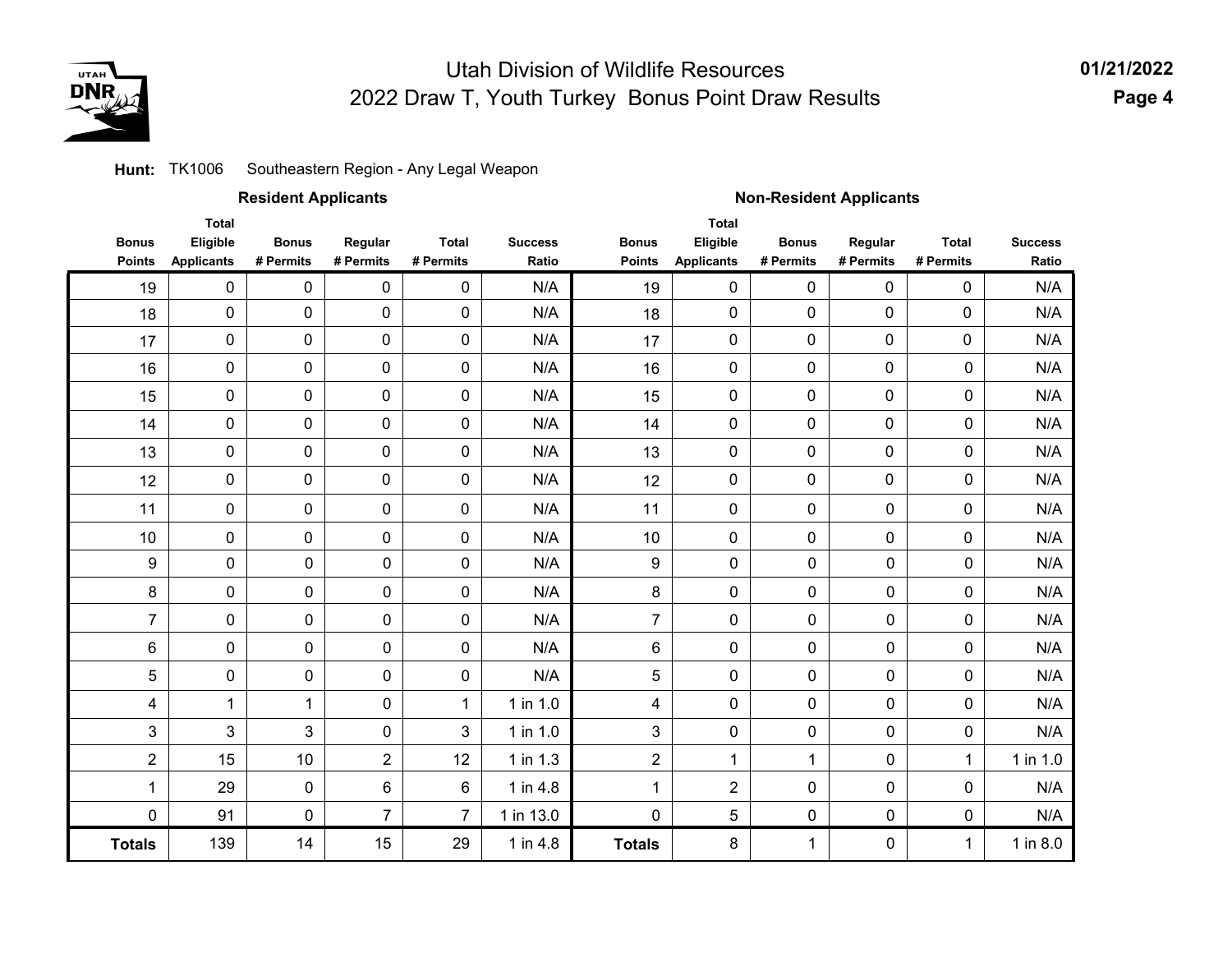

#### Southern Region - Any Legal Weapon **Hunt:** TK1007

|                               |                                               | <b>Resident Applicants</b> |                      |                           |                         | <b>Non-Resident Applicants</b> |                                               |                           |                      |                           |                         |  |
|-------------------------------|-----------------------------------------------|----------------------------|----------------------|---------------------------|-------------------------|--------------------------------|-----------------------------------------------|---------------------------|----------------------|---------------------------|-------------------------|--|
| <b>Bonus</b><br><b>Points</b> | <b>Total</b><br>Eligible<br><b>Applicants</b> | <b>Bonus</b><br># Permits  | Regular<br># Permits | <b>Total</b><br># Permits | <b>Success</b><br>Ratio | <b>Bonus</b><br><b>Points</b>  | <b>Total</b><br>Eligible<br><b>Applicants</b> | <b>Bonus</b><br># Permits | Regular<br># Permits | <b>Total</b><br># Permits | <b>Success</b><br>Ratio |  |
| 19                            | $\mathbf 0$                                   | $\pmb{0}$                  | $\pmb{0}$            | 0                         | N/A                     | 19                             | 0                                             | 0                         | $\mathbf 0$          | 0                         | N/A                     |  |
| 18                            | $\pmb{0}$                                     | 0                          | $\pmb{0}$            | 0                         | N/A                     | 18                             | 0                                             | 0                         | $\mathbf 0$          | 0                         | N/A                     |  |
| 17                            | 0                                             | 0                          | 0                    | 0                         | N/A                     | 17                             | 0                                             | 0                         | $\mathbf 0$          | 0                         | N/A                     |  |
| 16                            | 0                                             | 0                          | 0                    | 0                         | N/A                     | 16                             | 0                                             | 0                         | $\mathbf 0$          | 0                         | N/A                     |  |
| 15                            | 0                                             | 0                          | 0                    | 0                         | N/A                     | 15                             | 0                                             | 0                         | $\mathbf 0$          | 0                         | N/A                     |  |
| 14                            | 0                                             | 0                          | 0                    | 0                         | N/A                     | 14                             | 0                                             | 0                         | $\mathsf{O}\xspace$  | 0                         | N/A                     |  |
| 13                            | 0                                             | 0                          | 0                    | 0                         | N/A                     | 13                             | 0                                             | 0                         | $\mathbf 0$          | 0                         | N/A                     |  |
| 12                            | $\pmb{0}$                                     | 0                          | $\pmb{0}$            | 0                         | N/A                     | 12                             | 0                                             | 0                         | $\mathbf 0$          | 0                         | N/A                     |  |
| 11                            | 0                                             | 0                          | 0                    | $\pmb{0}$                 | N/A                     | 11                             | 0                                             | 0                         | 0                    | 0                         | N/A                     |  |
| 10                            | 0                                             | 0                          | 0                    | 0                         | N/A                     | 10                             | 0                                             | 0                         | 0                    | 0                         | N/A                     |  |
| 9                             | $\pmb{0}$                                     | $\pmb{0}$                  | 0                    | 0                         | N/A                     | 9                              | 0                                             | 0                         | 0                    | 0                         | N/A                     |  |
| 8                             | $\pmb{0}$                                     | 0                          | 0                    | 0                         | N/A                     | 8                              | 0                                             | 0                         | 0                    | 0                         | N/A                     |  |
| $\overline{7}$                | $\pmb{0}$                                     | 0                          | 0                    | 0                         | N/A                     | $\overline{7}$                 | 0                                             | 0                         | 0                    | 0                         | N/A                     |  |
| 6                             | 0                                             | 0                          | 0                    | 0                         | N/A                     | 6                              | 0                                             | 0                         | 0                    | 0                         | N/A                     |  |
| 5                             | 0                                             | 0                          | 0                    | 0                         | N/A                     | 5                              | 0                                             | 0                         | 0                    | 0                         | N/A                     |  |
| 4                             | $\pmb{0}$                                     | $\pmb{0}$                  | 0                    | 0                         | N/A                     | 4                              | 0                                             | 0                         | 0                    | 0                         | N/A                     |  |
| 3                             | 3                                             | 3                          | 0                    | 3                         | 1 in 1.0                | 3                              | 0                                             | 0                         | 0                    | 0                         | N/A                     |  |
| $\overline{c}$                | 19                                            | 19                         | 0                    | 19                        | 1 in 1.0                | $\overline{2}$                 | $\mathbf{1}$                                  | $\mathbf{1}$              | 0                    | 1                         | 1 in 1.0                |  |
| 1                             | 129                                           | 28                         | 23                   | 51                        | 1 in 2.5                | 1                              | 3                                             | $\overline{2}$            | 1                    | 3                         | 1 in 1.0                |  |
| $\pmb{0}$                     | 328                                           | 0                          | 27                   | 27                        | 1 in 12.1               | 0                              | 15                                            | 0                         | 1                    | $\mathbf 1$               | 1 in 15.0               |  |
| <b>Totals</b>                 | 479                                           | 50                         | 50                   | 100                       | 1 in 4.8                | <b>Totals</b>                  | 19                                            | 3                         | 2                    | 5                         | $1$ in $3.8$            |  |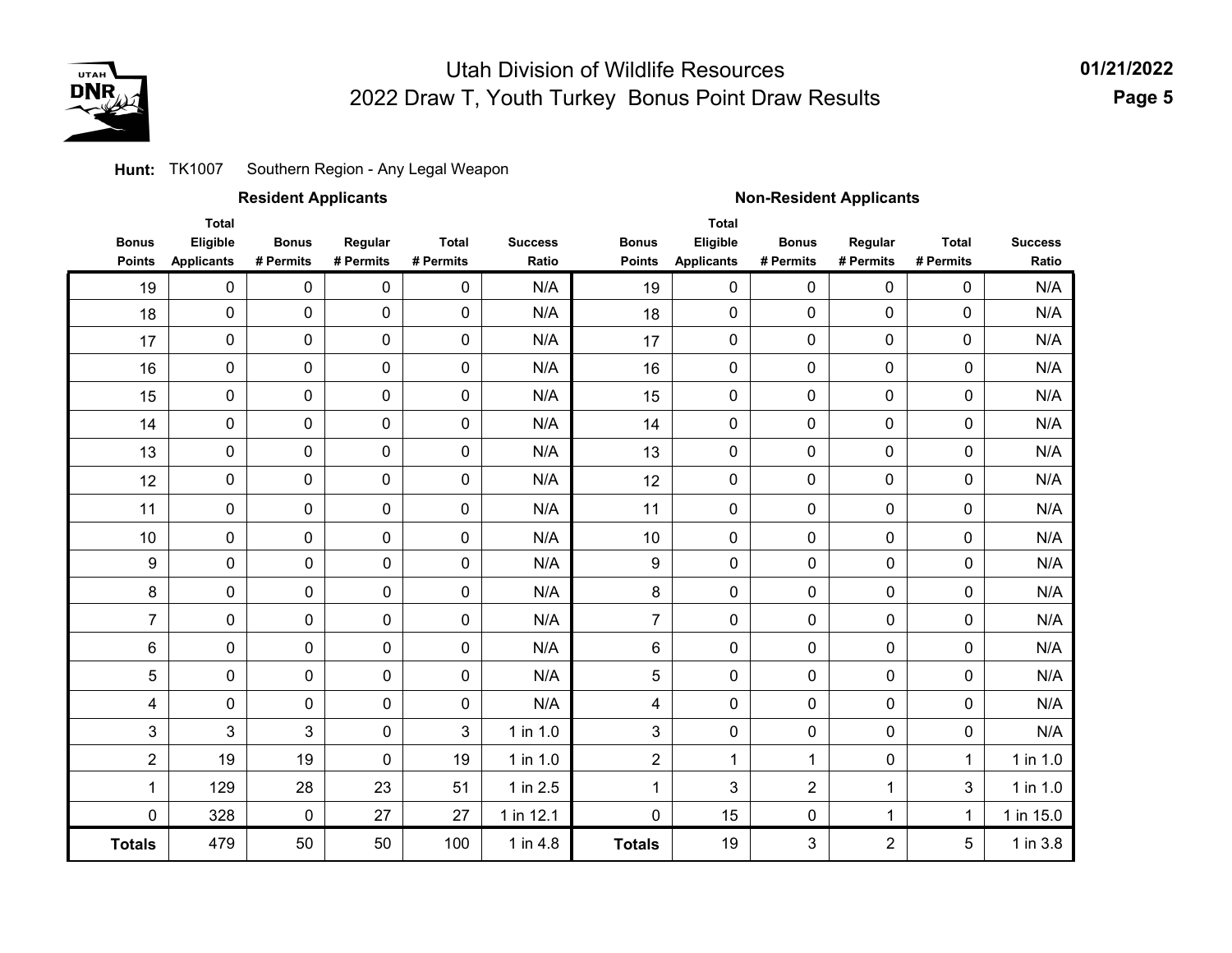

### **Hunt:** TK1018 Pahvant Ensign - Any Legal Weapon

**Totals**

0

1

|                               |                                               | <b>Resident Applicants</b> |                      |                           |                         | <b>Non-Resident Applicants</b> |                                               |                           |                      |                           |                         |  |
|-------------------------------|-----------------------------------------------|----------------------------|----------------------|---------------------------|-------------------------|--------------------------------|-----------------------------------------------|---------------------------|----------------------|---------------------------|-------------------------|--|
| <b>Bonus</b><br><b>Points</b> | <b>Total</b><br>Eligible<br><b>Applicants</b> | <b>Bonus</b><br># Permits  | Regular<br># Permits | <b>Total</b><br># Permits | <b>Success</b><br>Ratio | <b>Bonus</b><br><b>Points</b>  | <b>Total</b><br>Eligible<br><b>Applicants</b> | <b>Bonus</b><br># Permits | Regular<br># Permits | <b>Total</b><br># Permits | <b>Success</b><br>Ratio |  |
| 19                            | $\mathbf 0$                                   | $\mathbf 0$                | $\mathbf 0$          | 0                         | N/A                     | 19                             | $\mathbf 0$                                   | 0                         | $\Omega$             | $\mathbf 0$               | N/A                     |  |
| 18                            | 0                                             | $\mathbf 0$                | $\mathbf 0$          | 0                         | N/A                     | 18                             | $\mathbf 0$                                   | 0                         | 0                    | 0                         | N/A                     |  |
| 17                            | $\mathbf 0$                                   | 0                          | 0                    | 0                         | N/A                     | 17                             | $\mathbf 0$                                   | 0                         | 0                    | 0                         | N/A                     |  |
| 16                            | $\mathbf 0$                                   | 0                          | $\mathbf 0$          | 0                         | N/A                     | 16                             | $\mathbf 0$                                   | 0                         | 0                    | 0                         | N/A                     |  |
| 15                            | 0                                             | 0                          | $\mathbf 0$          | 0                         | N/A                     | 15                             | $\mathbf 0$                                   | 0                         | 0                    | 0                         | N/A                     |  |
| 14                            | 0                                             | 0                          | $\mathbf 0$          | 0                         | N/A                     | 14                             | $\mathbf 0$                                   | 0                         | 0                    | 0                         | N/A                     |  |
| 13                            | 0                                             | 0                          | $\mathbf 0$          | 0                         | N/A                     | 13                             | $\mathbf 0$                                   | 0                         | 0                    | 0                         | N/A                     |  |
| 12                            | 0                                             | $\mathbf 0$                | $\mathbf 0$          | 0                         | N/A                     | 12                             | $\mathbf 0$                                   | 0                         | 0                    | 0                         | N/A                     |  |
| 11                            | 0                                             | $\mathbf 0$                | $\mathbf 0$          | 0                         | N/A                     | 11                             | $\mathbf 0$                                   | 0                         | 0                    | $\mathbf 0$               | N/A                     |  |
| 10                            | 0                                             | $\pmb{0}$                  | $\mathbf 0$          | 0                         | N/A                     | 10                             | $\mathbf 0$                                   | 0                         | 0                    | $\mathbf 0$               | N/A                     |  |
| 9                             | $\mathbf 0$                                   | 0                          | $\mathbf 0$          | 0                         | N/A                     | 9                              | 0                                             | $\mathbf 0$               | 0                    | 0                         | N/A                     |  |
| 8                             | 0                                             | 0                          | $\mathbf 0$          | 0                         | N/A                     | 8                              | 0                                             | 0                         | 0                    | 0                         | N/A                     |  |
| $\overline{7}$                | 0                                             | 0                          | $\mathbf 0$          | 0                         | N/A                     | $\overline{7}$                 | 0                                             | 0                         | 0                    | 0                         | N/A                     |  |
| 6                             | 0                                             | 0                          | $\mathbf 0$          | 0                         | N/A                     | 6                              | 0                                             | 0                         | 0                    | 0                         | N/A                     |  |
| 5                             | 0                                             | 0                          | $\mathbf 0$          | 0                         | N/A                     | 5                              | 0                                             | 0                         | 0                    | 0                         | N/A                     |  |
| 4                             | 0                                             | 0                          | $\mathbf 0$          | $\overline{0}$            | N/A                     | 4                              | 0                                             | $\mathbf 0$               | 0                    | 0                         | N/A                     |  |
| 3                             | 0                                             | 0                          | $\mathbf 0$          | 0                         | N/A                     | 3                              | 0                                             | $\mathbf 0$               | 0                    | 0                         | N/A                     |  |
| $\overline{2}$                | $\mathbf{1}$                                  | 0                          | $\mathbf 0$          | 0                         | N/A                     | $\overline{2}$                 | 0                                             | 0                         | 0                    | 0                         | N/A                     |  |
| 1                             | $\overline{7}$                                | 0                          | 1                    | $\mathbf{1}$              | 1 in 7.0                | $\mathbf{1}$                   | 0                                             | 0                         | 0                    | 0                         | N/A                     |  |
| $\mathbf 0$                   | 5                                             | 0                          | 0                    | 0                         | N/A                     | $\pmb{0}$                      | 0                                             | $\mathbf 0$               | 0                    | 0                         | N/A                     |  |

**Totals**

0

0

0

N/A

0 1 1 in 13.0